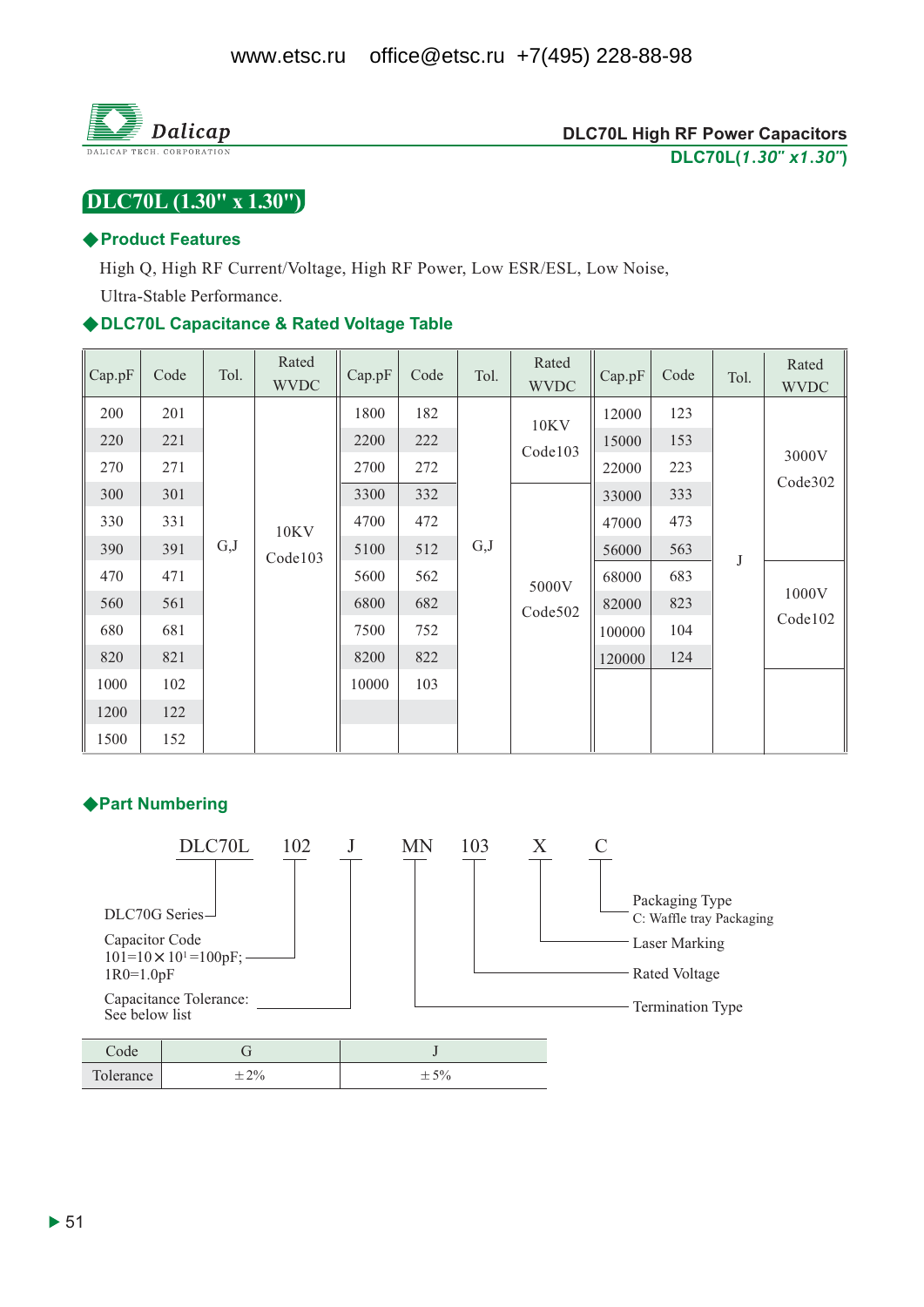

# **DLC70L High RF Power Capacitors** DLC70L(1.30" x1.30")

# ◆ DLC70L Capacitor Dimensions

#### unit:inch(millimeter)

|        |               |                                            | <b>Capacitor Dimensions</b>                                         |                                             |                       |                       | <b>Lead Dimensions</b> |                                             |                                                   | Plated                                     |
|--------|---------------|--------------------------------------------|---------------------------------------------------------------------|---------------------------------------------|-----------------------|-----------------------|------------------------|---------------------------------------------|---------------------------------------------------|--------------------------------------------|
| Series | Term.<br>Code | Type/Outlines                              | Length<br>(Lc)                                                      | Width<br>(W <sub>c</sub> )                  | Thick.<br>(Tc)        | Overlap<br>(B)        | Length<br>$(L_L)$      | Width<br>$(W_L)$                            | Thickness<br>$(T_L)$                              | Material                                   |
| 70L    | $\mathbf P$   | Chip<br>(Non-Mag)                          | 1.30<br>$+.015$ to<br>$-.010$<br>(33.40)<br>$+0.38$ to<br>$-0.25$ ) | 1.30<br>$\pm .010$<br>$(33.40 \pm$<br>0.25) | .197<br>(5.00)<br>max | .063<br>(1.60)<br>max |                        |                                             |                                                   | Non-mag,<br>Copper<br>Plated<br>$100\%$ Sn |
| 70L    | <b>MN</b>     | <sup>i</sup> Ti<br>Microstrip<br>(Non-Mag) |                                                                     |                                             |                       |                       | .748                   | 1.299<br>$\pm$                              | .012<br>$_{\pm}$<br>.001<br>(0.30)<br>$\pm 0.025$ |                                            |
| 70L    | AN            | +Ti<br>Axial Ribbon<br>(Non-Mag)           |                                                                     |                                             |                       |                       | (19.00)<br>min         | .020<br>(33.00)<br>$\pm 0.50$ )             |                                                   | Silver-<br>plated<br>Copper                |
| 70L    | <b>FN</b>     | Ti.<br>Radial Ribbon<br>(Non-Mag)          |                                                                     |                                             |                       |                       | .669<br>(17.00)<br>min | .157<br>士<br>.008<br>(4.00)<br>$\pm 0.20$ ) | .012<br>士<br>.001<br>(0.30)<br>$\pm 0.025$ )      |                                            |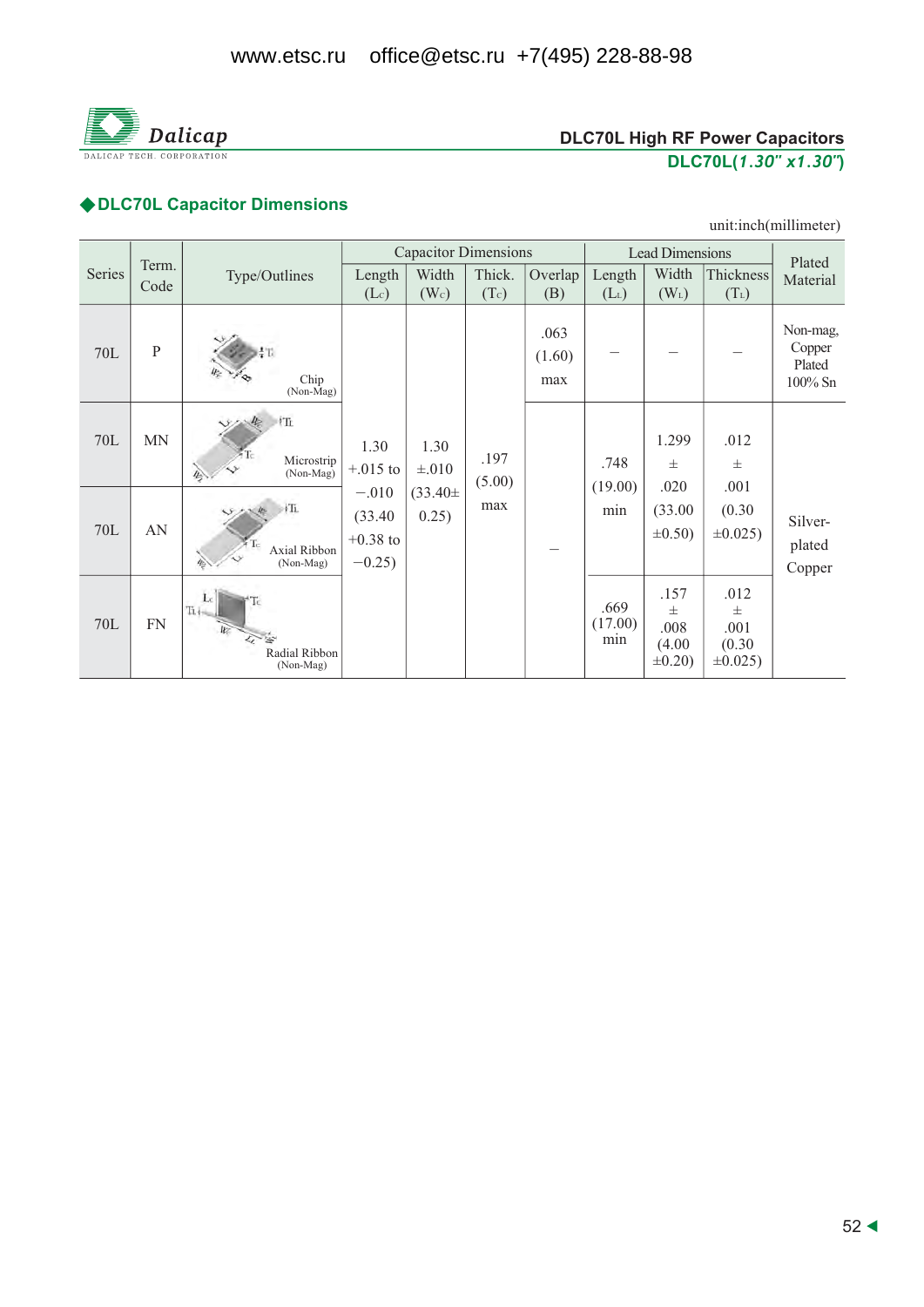

# DLC70L High RF Power Capacitors<br>DLC70L(1.30" x1.30")

# **◆ Performance**

| Item                                  | Specifications                                                                                                                                                                                             |
|---------------------------------------|------------------------------------------------------------------------------------------------------------------------------------------------------------------------------------------------------------|
| Quality Factor (Q)                    | No less than 1000pF, Q value more than 2000, Test frequency 1MHz;<br>More than 1000pF, Q value more than 2000, Test frequency 1KHz;                                                                        |
| Insulation Resistance (IR)            | Test Voltage: 500V<br>$105$ Megohms min. @ +25°C at rated WVDC.<br>$104$ Megohms min. @ +125°C at rated WVDC.                                                                                              |
| Rated Voltage                         | See Rated Voltage Table                                                                                                                                                                                    |
| Dielectric Withstanding Voltage (DWV) | 250% of Rated Voltage for 5 seconds, Rated Voltage $\leq 500$ VDC<br>150% of Rated Voltage for 5 seconds, 500VDC < Rated Voltage ≤ 1250VDC<br>120% of Rated Voltage for 5 seconds, Rated Voltage > 1250VDC |
| <b>Operating Temperature Range</b>    | $-55^{\circ}$ C to $+175^{\circ}$ C                                                                                                                                                                        |
| TemperatureCoefficient (TC)           | $0 \pm 30$ ppm/°C (-55°C to +125°C)                                                                                                                                                                        |
| Capacitance Drift                     | $\pm$ 0.02% or $\pm$ 0.02pF, whichever is greater.                                                                                                                                                         |
| Piezoelectric Effects                 | None                                                                                                                                                                                                       |

Capacitors are designed and manufactured to meet the requirements of MIL-PRF-55681 and MIL-PRF-123.

#### ◆ Environmental Tests

| Item                       | Specifications                                                                                                                           | Method                                                                                                                                                                                                                                                                  |
|----------------------------|------------------------------------------------------------------------------------------------------------------------------------------|-------------------------------------------------------------------------------------------------------------------------------------------------------------------------------------------------------------------------------------------------------------------------|
| Thermal<br><b>Shock</b>    | DWV: the initial value<br>IR: Shall not be less than $30\%$<br>of the initial value<br>Capacitance change:                               | MIL-STD-202, Method 107, Condition A.<br>At the maximum rated temperature $(.55^{\circ}\text{C}$ and $125^{\circ}\text{C}$ ) stay 30 minutes.<br>The time of removing shall not be more than 3 minutes.<br>Perform the five cycles.                                     |
| Moisture<br>Resistance     | no more than $0.5\%$ or $0.5pF$ .<br>whichever is greater.                                                                               | MIL-STD-202, Method 106.                                                                                                                                                                                                                                                |
| Humidity<br>(steady state) | DWV: the initial value<br>IR: the initial value<br>Capacitance change:<br>no more than 0.3% or 0.3pF.<br>whichever is greater.           | MIL-STD-202, Method 103, Condition A, with 1.5 Volts D.C.<br>applied while subjected to an environment of $85^{\circ}$ C with $85\%$<br>relative humidity for 240 hours minimum.                                                                                        |
| Life                       | IR: Shall not be less than $30\%$<br>of the initial value<br>Capacitance change:<br>no more than 2.0% or 0.5pF.<br>whichever is greater. | MIL-STD-202, Method 108, for 2000 hours, at $125^{\circ}$ C.<br>200% of Rated Voltage for Capacitors, Rated Voltage ≤ 500VDC<br>120% of Rated Voltage for Capacitors, 500VDC < Rated Voltage ≤ 1250VDC<br>100% of Rated Voltage for Capacitors, Rated Voltage > 1250VDC |
| Terminal<br>Strength       | Microstrip: more than 20 N;                                                                                                              | MIL-STD-202, Method 211.                                                                                                                                                                                                                                                |